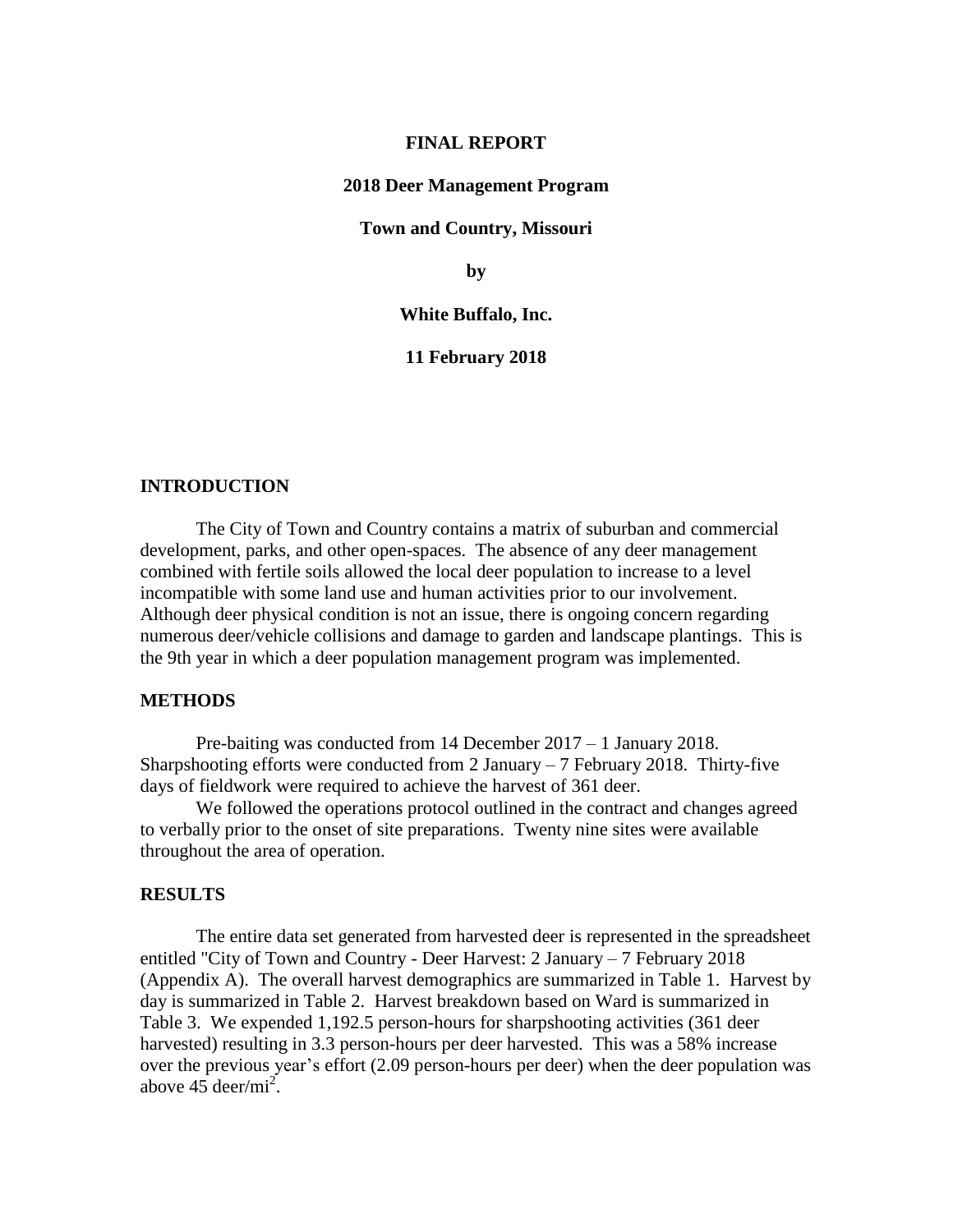| <b>Table 1.</b> Sex and age class of deer harvested in Town and Country, Missouri from 2 |  |  |  |  |  |  |  |
|------------------------------------------------------------------------------------------|--|--|--|--|--|--|--|
| January -7 February 2018.                                                                |  |  |  |  |  |  |  |

| AGE            | $\#$ MALE $(\% )$ | # FEMALE $(%$ | # COMBINED |
|----------------|-------------------|---------------|------------|
| Yearling/Adult | 98 (27%)          | 170 (47%)     | 268 (74%)  |
| Fawns          | 52 (15%)          | 41 (11%)      | 93 (26%)   |
| Total          | 150 (42%)         | 211 (58%)     | 361(100%)  |

**Table 2.** Number of deer harvested by day during the 35 days of field operations.

|             | #                |             | #                |             | #                |             | #                |
|-------------|------------------|-------------|------------------|-------------|------------------|-------------|------------------|
| <b>DATE</b> | <b>Harvested</b> | <b>DATE</b> | <b>Harvested</b> | <b>DATE</b> | <b>Harvested</b> | <b>DATE</b> | <b>Harvested</b> |
| 1/2/18      | 22               | 1/12/18     | 21               | 1/21/18     | 9                | 1/31/18     | 3                |
| 1/3/18      | 10               | 1/13/18     | 14               | 1/23/18     | 10               | 2/1/18      | 3                |
| 1/4/18      | 14               | 1/14/18     | 14               | 1/24/18     | 9                | 2/2/18      | 12               |
| 1/5/18      | 13               | 1/15/18     | 11               | 1/25/18     | 10               | 2/3/18      | $\overline{4}$   |
| 1/6/18      | 23               | 1/16/18     | 6                | 1/26/18     | $\theta$         | 2/4/18      | 8                |
| 1/8/18      | 14               | 1/17/18     | 12               | 1/27/18     | 11               | 2/5/18      | 5                |
| 1/9/18      | 24               | 1/18/18     | 11               | 1/28/18     | 4                | 2/6/18      | 7                |
| 1/10/18     | 11               | 1/19/18     | 13               | 1/29/18     | 6                | 2/7/18      | 5                |
| 1/11/18     | 8                | 1/20/18     | 13               | 1/30/18     |                  |             |                  |

**Table 3.** Deer harvest by Ward

|      | #                |
|------|------------------|
| Ward | <b>Harvested</b> |
|      | 39               |
|      | 188              |
|      | 63               |
|      |                  |

## **Pregnancy rates**

It was too early in pregnancy to identify and count fetuses.

# **Population estimates**

See attached population estimation report.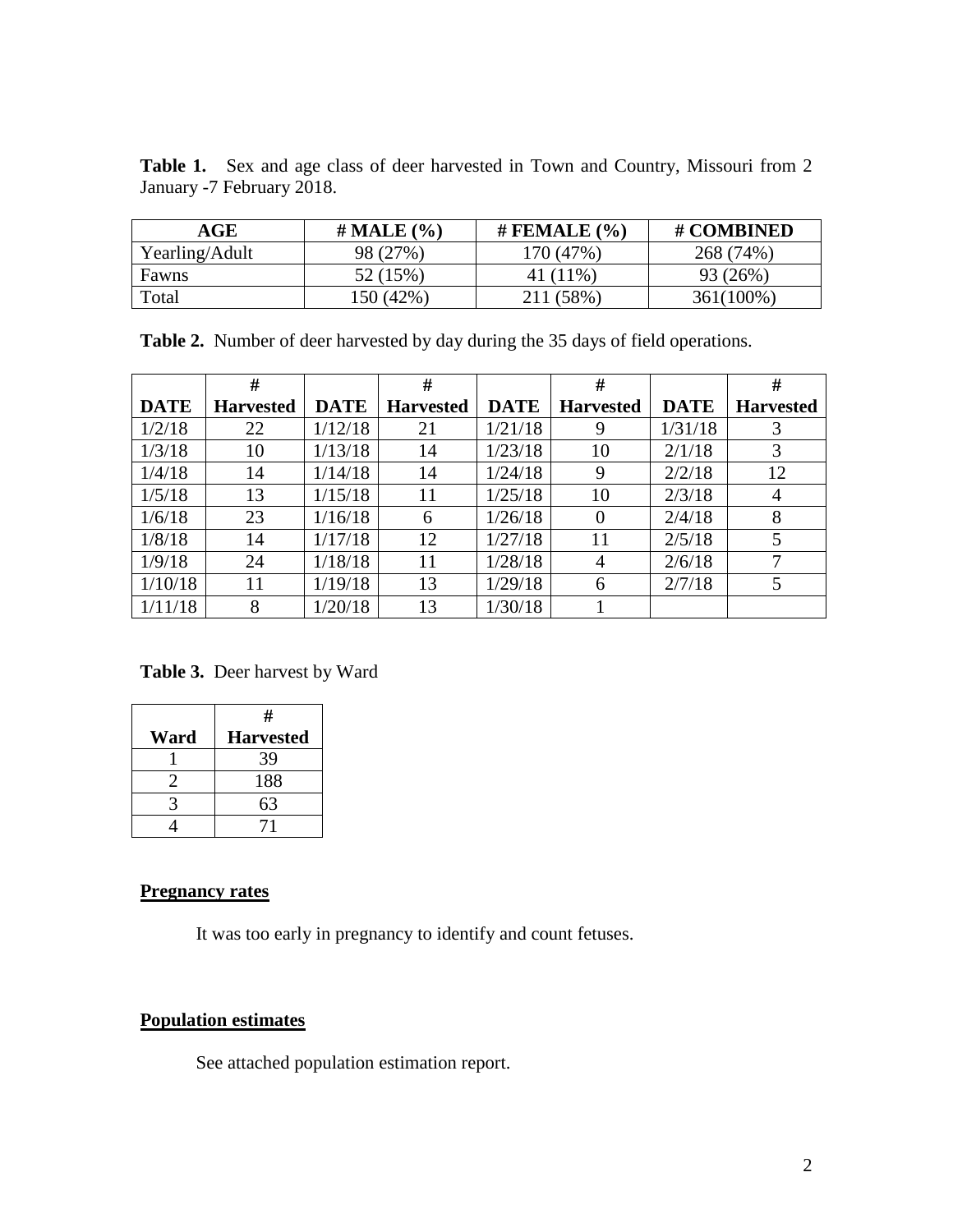## **DISCUSSION**

Twenty nine sites were utilized as part of the 2018 Town and Country, MO deer management program. Twelve new sites were added to the property list to provide more comprehensive coverage of the municipality.

Ward 2 continued to produce the highest removal numbers accounting for 52% of the harvest, an increase of 10% over 2017. Two sites in Ward 2 contributed 49 deer to the total harvest. The harvest result in Ward 1 was identical to 2017 at 12%. The harvest in Ward 3 and 4 decreased to 18% and 20%, from 20% and 24% respectively.

Harvest results from specific sites ranged from a high of 29 deer to a low of 1. Seven of the sites had >20 deer culled and contributed to 50% of the total. Twenty-two percent of the deer harvested were on three properties adjoining Queeny Park. Two sites along the western edge of Queeny Park in Ward 3, contributed 54 deer to the total, resulting in 15% of the harvest. One site along the eastern edge of Queeny Park in Ward 2 contributed an additional 27 deer, 7% of the harvest total.

Queeny Park continues to pose a major challenge to the reduction of deer numbers within areas of Town and Country that are located proximate to the Park. Lack of management by the County park system has created a safe haven, in which the deer are able to use the park as a refuge during the day and then transition into the adjoining residential areas at night.

The program benefited from the inclusion of several new access points that were created in order to better address deer along both Topping and Thornhill Roads. During the distance sampling survey only 7 deer were sighted along Topping Road and its intersecting streets which resulted in 4.5% of the overall observations. This was a significant reduction from the  $\sim$ 19% of the total observations made during the 2017 survey. In addition, access in the Manor Hill/Woodmark area significantly benefited the program. No deer were observed in this area during the survey, a substantial improvement over the 2017 survey when multiple deer where observed. We tagged and labeled 223 of the deer harvested for Chronic Wasting Disease (CWD) testing by Missouri Department of Conservation (MDC). This was part of a larger sampling effort by MDC to screen for the disease in areas proximate to the detection made previously in Franklin County.

There was a 58% increase in effort per deer harvested from 2017, when the deer population was above 45 deer/ $mi^2$ . As expected, the effort to reduce the deer population below the 30 deer/mi<sup>2</sup> level increased the amount of effort required per deer culled.

Looking forward, the program would benefit by obtaining additional access points in the following areas; the eastern boundary of Queeny Park, Town and Country Estates/Delvin Drive, and in the vicinity of Clayton Road and Williamsburg Estates. This recommendation is based on the high number of deer observed in these areas during the Distance Sampling survey, in combination with a current lack of access points to these areas for deer management purposes.

We would like to thank the following individuals and organizations for assistance provided prior to and during the culling period; Chief of Police Gary Hoelzer, Tom Thousand, Gene Russo, Dan Coppin, Tim Randick, Fred Meyland-Smith, Lynn Wright, Erin Shank (Missouri Department of Conservation), all the cooperating homeowners and John's Butcher Shop (venison processing for charitable donation).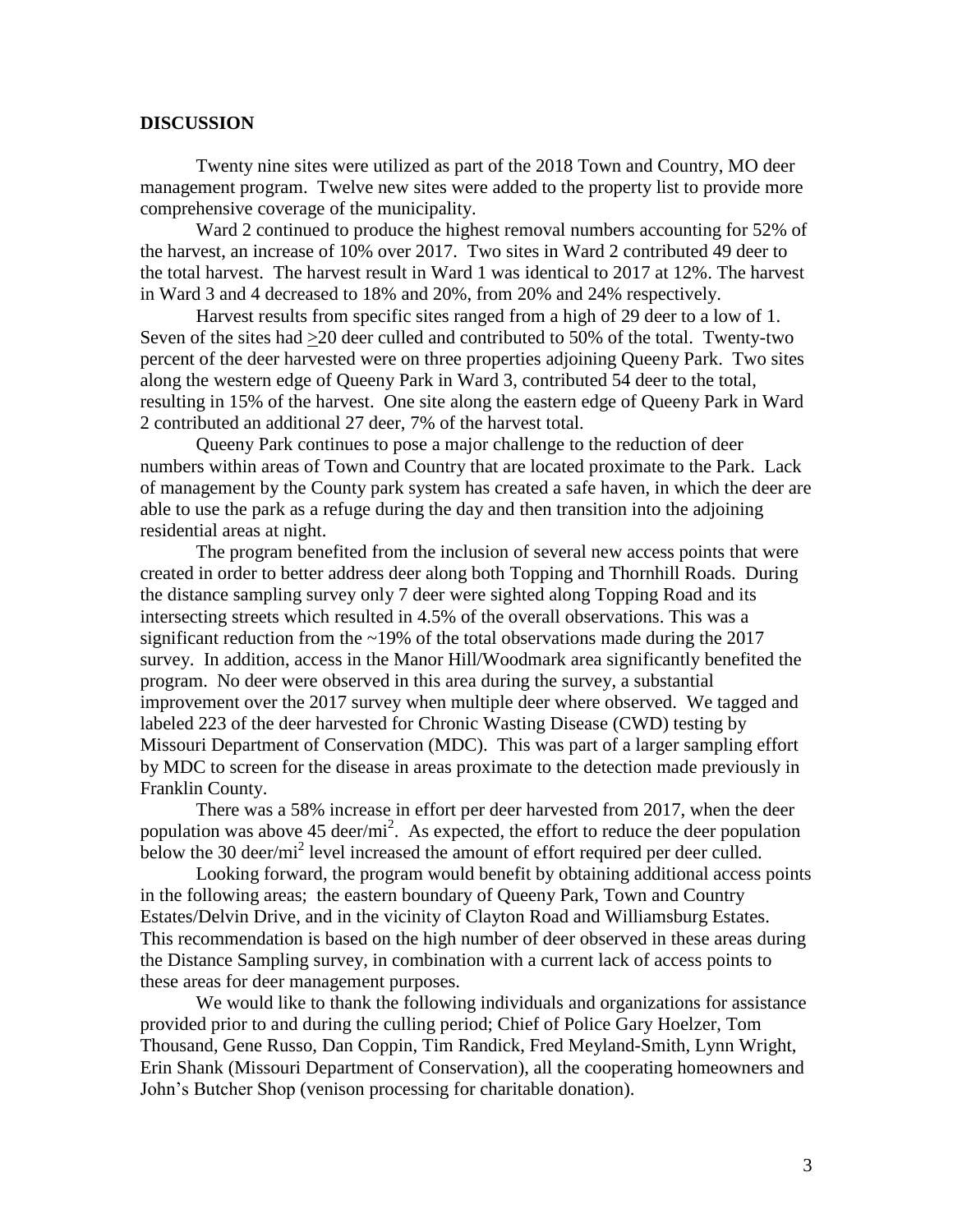# **Appendix A**

| <b>DATE</b> | <b>HARVEST</b> | <b>CWD</b>     | <b>SEX</b>                | AGE | <b>Street</b>         |
|-------------|----------------|----------------|---------------------------|-----|-----------------------|
|             | #              | TAG#           |                           |     |                       |
| 1/2/2018    | $\mathbf{1}$   |                | M                         | 0.5 | South Outer 40 Middle |
| 1/2/2018    | $\overline{2}$ |                | M                         | 0.5 | South Outer 40 Middle |
| 1/2/2018    | 3              | 23             | $\mathbf{F}$              | 3.5 | South Outer 40 Middle |
| 1/2/2018    | $\overline{4}$ |                | M                         | 0.5 | South Outer 40 Middle |
| 1/2/2018    | 5              | 21             | $\mathbf{F}$              | 1.5 | South Outer 40 Middle |
| 1/2/2018    | 6              | 22             | $\mathbf{F}$              | 3.5 | South Outer 40 Middle |
| 1/2/2018    | $\overline{7}$ | 24             | M                         | 4.5 | South Outer 40 Middle |
| 1/2/2018    | 8              | 25             | M                         | 3.5 | South Outer 40 Middle |
| 1/2/2018    | 9              | $\mathbf{1}$   | M                         | 1.5 | Glaizeview            |
| 1/2/2018    | 10             | $\overline{2}$ | M                         | 1.5 | Glaizeview            |
| 1/2/2018    | 11             | $\overline{3}$ | M                         | 3.5 | Glaizeview            |
| 1/2/2018    | 12             | $\overline{4}$ | M                         | 1.5 | Glaizeview            |
| 1/2/2018    | 13             | 5              | M                         | 2.5 | Glaizeview            |
| 1/2/2018    | 14             | 6              | M                         | 1.5 | Glaizeview            |
| 1/2/2018    | 15             | 7              | M                         | 3.5 | Glaizeview            |
| 1/2/2018    | 16             | 8              | M                         | 2.5 | Glaizeview            |
| 1/2/2018    | 17             | 10             | $\mathbf{F}$              | 2.5 | Glaizeview            |
| 1/2/2018    | 18             |                | M                         | 0.5 | Glaizeview            |
| 1/2/2018    | 19             | 11             | $\mathbf F$               | 5.5 | <b>Mason North</b>    |
| 1/2/2018    | 20             | 12             | $\mathbf{F}$              | 6.5 | <b>Mason North</b>    |
| 1/2/2018    | 21             |                | ${\bf F}$                 | 0.5 | <b>Mason North</b>    |
| 1/2/2018    | 22             |                | $\mathbf{F}$              | 0.5 | <b>Mason North</b>    |
| 1/3/2018    | 23             | 9              | $\mathbf{F}$              | 4.5 | Romany                |
| 1/3/2018    | 24             | 13             | $\mathbf{M}$              | 4.5 | Romany                |
| 1/3/2018    | 25             | 14             | M                         | 2.5 | Romany                |
| 1/3/2018    | 26             | 26             | M                         | 1.5 | Thornfield            |
| 1/3/2018    | 27             | 27             | $\mathbf{F}$              | 2.5 | Thornfield            |
| 1/3/2018    | 28             | 28             | ${\bf F}$                 | 5.5 | Thornfield            |
| 1/3/2018    | 29             |                | ${\bf F}$                 | 0.5 | Thornfield            |
| 1/3/2018    | 30             |                | $\boldsymbol{\mathrm{F}}$ | 0.5 | Thornfield            |
| 1/3/2018    | 31             | 29             | ${\bf F}$                 | 1.5 | Thornfield            |
| 1/3/2018    | 32             |                | ${\bf F}$                 | 0.5 | Thornfield            |
| 1/4/2018    | 33             | 15             | ${\bf F}$                 | 2.5 | <b>Horton Lane</b>    |
| 1/4/2018    | 34             |                | $\mathbf F$               | 0.5 | Horton Lane           |
| 1/4/2018    | 35             | 16             | M                         | 1.5 | <b>Horton Lane</b>    |
| 1/4/2018    | 36             | 17             | M                         | 1.5 | Horton Lane           |

# **City of Town and Country – Deer Harvest: 2 January - 7 February 2018**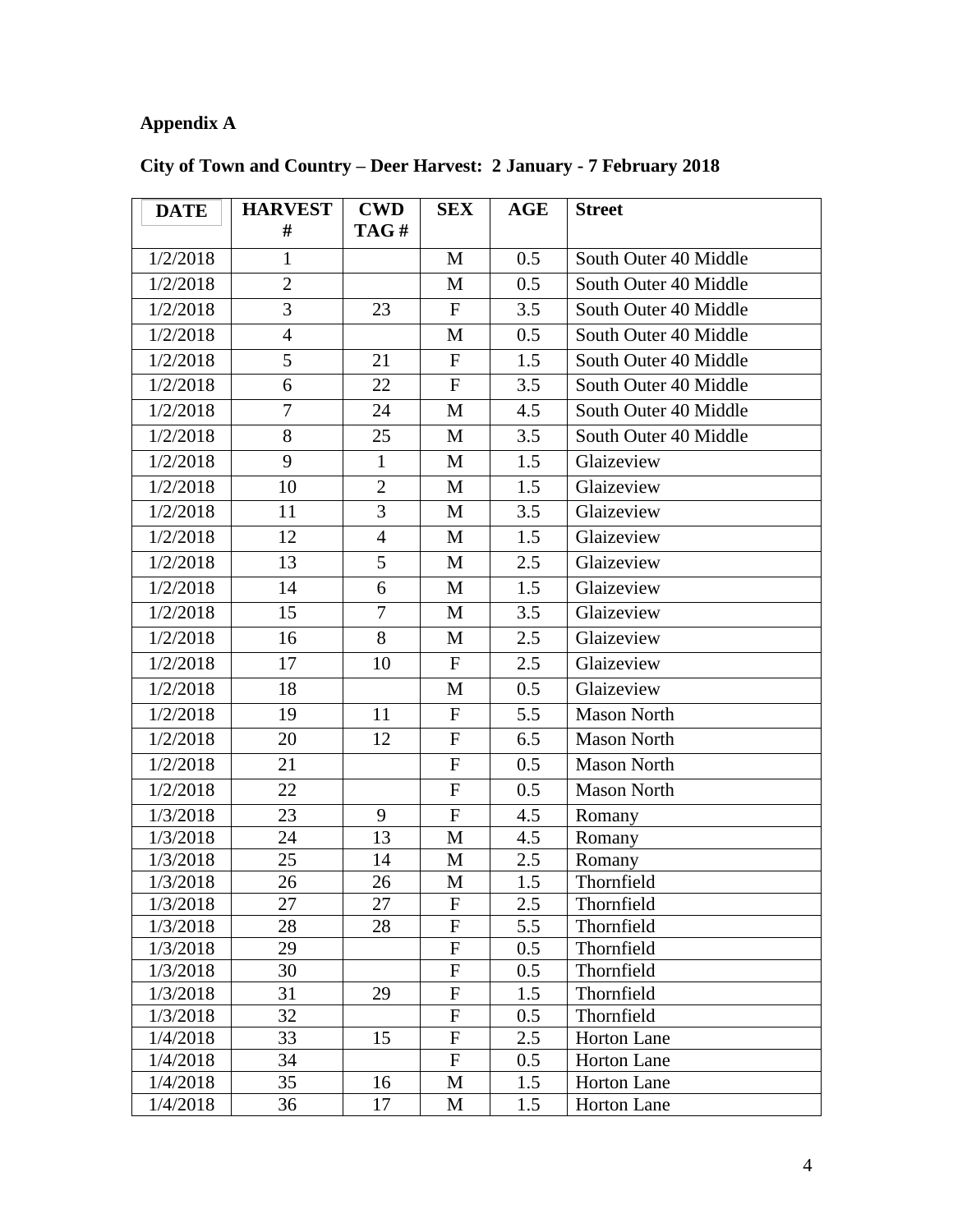| 1/4/2018 | 37 | 18 | $\boldsymbol{F}$          | 1.5  | Horton Lane        |
|----------|----|----|---------------------------|------|--------------------|
| 1/4/2018 | 38 |    | ${\bf F}$                 | 0.5  | Horton Lane        |
| 1/4/2018 | 39 | 19 | $\overline{F}$            | 3.5  | <b>Horton Lane</b> |
| 1/4/2018 | 40 | 20 | ${\bf F}$                 | 1.5  | Horton Lane        |
| 1/4/2018 | 41 | 30 | ${\bf F}$                 | 3.5  | Old Colony         |
| 1/4/2018 | 42 | 31 | M                         | 6.5  | Old Colony         |
| 1/4/2018 | 43 | 32 | $\mathbf{M}$              | 1.5  | Old Colony         |
| 1/4/2018 | 44 | 33 | M                         | 1.5  | Old Colony         |
| 1/4/2018 | 45 | 34 | $\boldsymbol{\mathrm{F}}$ | 2.5  | Old Colony         |
| 1/4/2018 | 46 |    | $\mathbf{M}$              | 0.5  | Old Colony         |
| 1/5/2018 | 47 | 40 | M                         | 1.5  | Bellerive          |
| 1/5/2018 | 48 | 41 | $\mathbf{M}$              | 4.5  | Bellerive          |
| 1/5/2018 | 49 | 42 | ${\bf F}$                 | 2.5  | Bellerive          |
| 1/5/2018 | 50 | 43 | ${\bf F}$                 | 2.5  | Bellerive          |
| 1/5/2018 | 51 |    | $\boldsymbol{\mathrm{F}}$ | 0.5  | Bellerive          |
| 1/5/2018 | 52 | 44 | $\mathbf{M}$              | 3.5  | Bellerive          |
| 1/5/2018 | 53 | 35 | ${\bf F}$                 | 2.5  | Topping            |
| 1/5/2018 | 54 | 36 | ${\bf F}$                 | 5.5  | Topping            |
| 1/5/2018 | 55 | 37 | ${\bf F}$                 | 2.5  | Topping            |
| 1/5/2018 | 56 | 38 | ${\bf F}$                 | 2.5  | Topping            |
| 1/5/2018 | 57 |    | M                         | 0.5  | Topping            |
| 1/5/2018 | 58 | 39 | $\mathbf F$               | 5.5  | Topping            |
| 1/5/2018 | 59 | 50 | M                         | 1.5  | Topping            |
| 1/6/2018 | 60 | 66 | $\boldsymbol{\mathrm{F}}$ | 4.5  | Dry Ridge          |
| 1/6/2018 | 61 | 67 | $\boldsymbol{\mathrm{F}}$ | 1.5  | Dry Ridge          |
| 1/6/2018 | 62 | 68 | $\overline{F}$            | 1.5  | Dry Ridge          |
| 1/6/2018 | 63 | 75 | M                         | 2.5  | Dry Ridge          |
| 1/6/2018 | 64 | 74 | $\mathbf{M}$              | 2.5  | Dry Ridge          |
| 1/6/2018 | 65 | 72 | $\boldsymbol{\mathrm{F}}$ | 2.5  | Dry Ridge          |
| 1/6/2018 | 66 | 69 | ${\bf F}$                 | 2.5  | Dry Ridge          |
| 1/6/2018 | 67 | 71 | ${\bf F}$                 |      | Dry Ridge          |
| 1/6/2018 | 68 |    | M                         | 0.5  | Dry Ridge          |
| 1/6/2018 | 69 | 51 | $\overline{F}$            | 1.5  | <b>Mason South</b> |
| 1/6/2018 | 70 | 52 | ${\bf F}$                 | 2.5  | <b>Mason South</b> |
| 1/6/2018 | 71 | 53 | M                         | 2.5  | <b>Mason South</b> |
| 1/6/2018 | 72 | 54 | ${\bf F}$                 | 4.5  | <b>Mason South</b> |
| 1/6/2018 | 73 | 55 | ${\bf F}$                 | 10.5 | <b>Mason South</b> |
| 1/6/2018 | 74 |    | $\mathbf{M}$              | 0.5  | <b>Mason South</b> |
| 1/6/2018 | 75 | 56 | M                         | 3.5  | <b>Mason South</b> |
| 1/6/2018 | 76 | 45 | M                         | 1.5  | Conway             |
| 1/6/2018 | 77 | 46 | $\mathbf{M}$              | 1.5  | Conway             |
| 1/6/2018 | 78 | 47 | M                         | 1.5  | Conway             |
| 1/6/2018 | 79 | 48 | $\mathbf F$               | 4.5  | Conway             |
| 1/6/2018 | 80 |    | M                         | 0.5  | Conway             |
| 1/6/2018 | 81 | 49 | M                         | 1.5  | Conway             |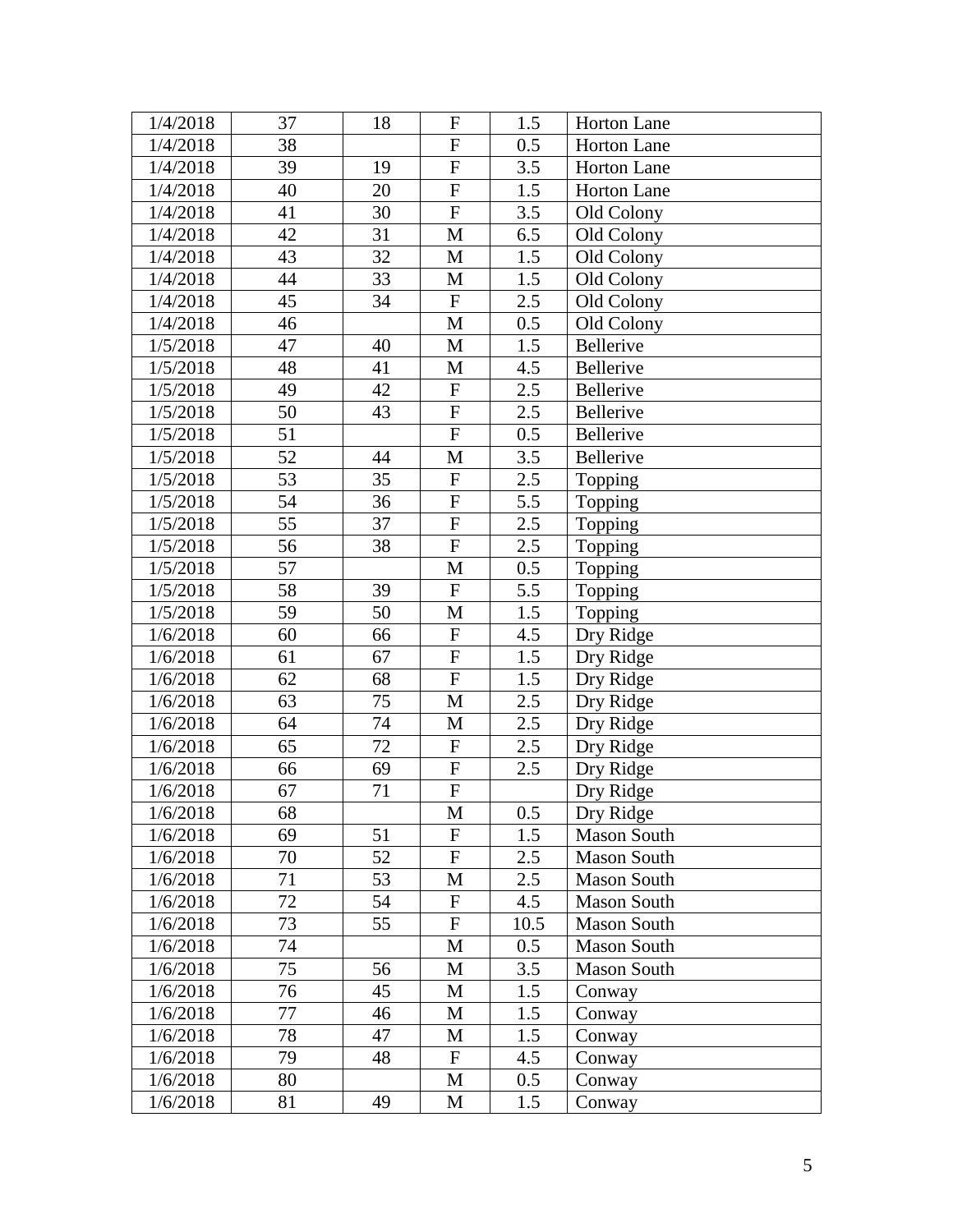| 1/6/2018  | 82  | 61  | M                         | 2.5 | Conway               |
|-----------|-----|-----|---------------------------|-----|----------------------|
| 1/8/2018  | 83  | 82  | $\mathbf{F}$              | 1.5 | Mason Middle         |
| 1/8/2018  | 84  | 73  | $\overline{F}$            | 2.5 | <b>Mason Middle</b>  |
| 1/8/2018  | 85  | 70  | ${\bf F}$                 | 8.5 | <b>Mason Middle</b>  |
| 1/8/2018  | 86  | 58  | ${\bf F}$                 | 2.5 | <b>Hickory Woods</b> |
| 1/8/2018  | 87  | 59  | ${\bf F}$                 | 1.5 | <b>Hickory Woods</b> |
| 1/8/2018  | 88  | 60  | ${\bf F}$                 | 2.5 | <b>Hickory Woods</b> |
| 1/8/2018  | 89  | 79  | $\overline{F}$            | 2.5 | <b>Hickory Woods</b> |
| 1/8/2018  | 90  |     | $\mathbf{M}$              | 0.5 | <b>Hickory Woods</b> |
| 1/8/2018  | 91  |     | $\mathbf{M}$              | 0.5 | <b>Hickory Woods</b> |
| 1/8/2018  | 92  | 62  | M                         | 2.5 | Alsace               |
| 1/8/2018  | 93  | 63  | $\mathbf{M}$              | 1.5 | Alsace               |
| 1/8/2018  | 94  | 64  | M                         | 1.5 | Alsace               |
| 1/8/2018  | 95  |     | M                         |     | Alsace               |
| 1/8/2018  | 96  |     | $\boldsymbol{\mathrm{F}}$ |     | Alsace               |
| 1/9/2018  | 97  | 86  | ${\bf F}$                 | 4.5 | <b>Mason Knoll</b>   |
| 1/9/2018  | 98  | 87  | ${\bf F}$                 | 1.5 | Mason Knoll          |
| 1/9/2018  | 99  | 88  | M                         | 1.5 | <b>Mason Knoll</b>   |
| 1/9/2018  | 100 | 89  | ${\bf F}$                 | 4.5 | <b>Mason Knoll</b>   |
| 1/9/2018  | 101 |     | $\mathbf{M}$              | 0.5 | Conway               |
| 1/9/2018  | 102 |     | ${\bf F}$                 | 0.5 | Conway               |
| 1/9/2018  | 103 | 80  | M                         | 1.5 | Conway               |
| 1/9/2018  | 104 | 81  | ${\bf F}$                 | 1.5 | Conway               |
| 1/9/2018  | 105 |     | $\mathbf{M}$              | 0.5 | Conway               |
| 1/9/2018  | 106 |     | $\boldsymbol{\mathrm{F}}$ | 0.5 | Conway               |
| 1/9/2018  | 107 | 92  | $\mathbf{M}$              | 2.5 | Weidman              |
| 1/9/2018  | 108 | 93  | M                         | 1.5 | Weidman              |
| 1/9/2018  | 109 | 94  | $\mathbf{M}$              | 1.5 | Weidman              |
| 1/9/2018  | 110 | 57  | M                         | 1.5 | Weidman              |
| 1/9/2018  | 111 | 91  | ${\bf F}$                 | 6.5 | Weidman              |
| 1/9/2018  | 112 | 95  | ${\bf F}$                 | 3.5 | Weidman              |
| 1/9/2018  | 113 |     | M                         | 0.5 | Weidman              |
| 1/9/2018  | 114 |     | $\mathbf{M}$              | 0.5 | Weidman              |
| 1/9/2018  | 115 | 76  | M                         | 1.5 | Weidman              |
| 1/9/2018  | 116 | 77  | $\mathbf F$               | 1.5 | Weidman              |
| 1/9/2018  | 117 |     | M                         | 0.5 | Weidman              |
| 1/9/2018  | 118 |     | M                         | 0.5 | Weidman              |
| 1/9/2018  | 119 |     | $\mathbf F$               | 0.5 | Weidman              |
| 1/9/2018  | 120 | 78  | M                         | 3.5 | Weidman              |
| 1/10/2018 | 121 | 102 | M                         | 1.5 | Muirfield            |
| 1/10/2018 | 122 | 101 | $\mathbf F$               | 2.5 | Muirfield            |
| 1/10/2018 | 123 | 96  | $\mathbf F$               | 4.5 | Woodmark             |
| 1/10/2018 | 124 |     | $\mathbf F$               | 0.5 | Woodmark             |
| 1/10/2018 | 125 | 97  | ${\bf F}$                 | 2.5 | Woodmark             |
| 1/10/2018 | 126 | 98  | F                         | 3.5 | Woodmark             |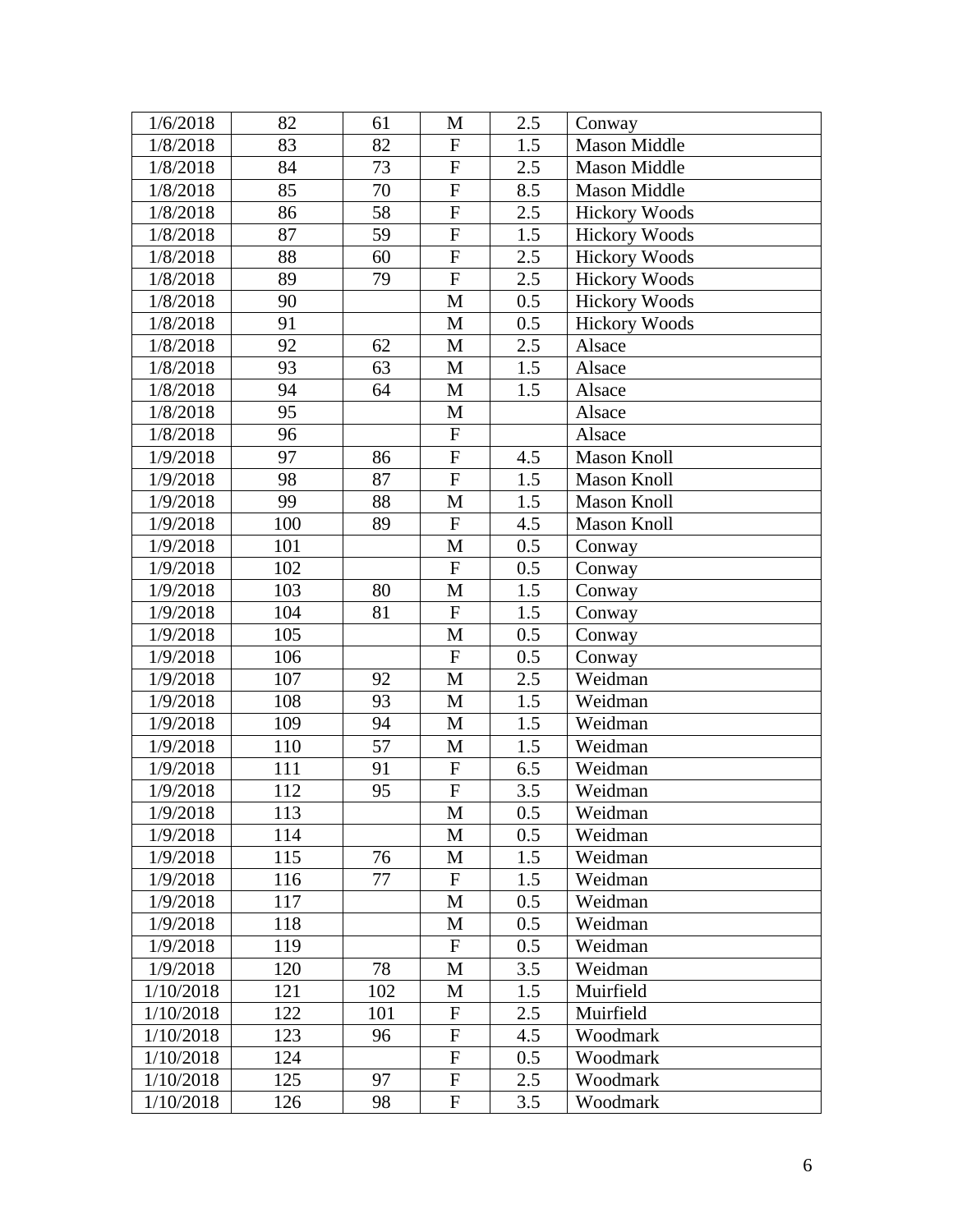| 1/10/2018 | 127 |     | $\mathbf F$               | 0.5 | Woodmark               |
|-----------|-----|-----|---------------------------|-----|------------------------|
| 1/10/2018 | 128 | 65  | ${\bf F}$                 | 2.5 | <b>Barrett Station</b> |
| 1/10/2018 | 129 | 83  | ${\bf F}$                 | 1.5 | <b>Barrett Station</b> |
| 1/10/2018 | 130 | 84  | M                         | 2.5 | <b>Barrett Station</b> |
| 1/10/2018 | 131 | 90  | M                         | 1.5 | <b>Barrett Station</b> |
| 1/11/2018 | 132 | 99  | M                         | 2.5 | Romany                 |
| 1/11/2018 | 133 | 100 | $\mathbf{M}$              | 5.5 | Romany                 |
| 1/11/2018 | 134 | 113 | M                         | 4.5 | Romany                 |
| 1/11/2018 | 135 | 103 | $\mathbf{M}$              | 1.5 | Thornfield             |
| 1/11/2018 | 136 | 129 | ${\bf F}$                 | 4.5 | <b>Mason South</b>     |
| 1/11/2018 | 137 |     | $\mathbf{M}$              | 0.5 | <b>Mason South</b>     |
| 1/11/2018 | 138 | 130 | $\boldsymbol{\mathrm{F}}$ | 3.5 | <b>Mason South</b>     |
| 1/11/2018 | 139 | 107 | M                         | 1.5 | <b>Mason South</b>     |
| 1/12/2018 | 140 | 114 | M                         | 1.5 | Horton Lane            |
| 1/12/2018 | 141 | 115 | $\mathbf{M}$              | 1.5 | <b>Horton Lane</b>     |
| 1/12/2018 | 142 | 116 | $\mathbf F$               | 8.5 | <b>Horton Lane</b>     |
| 1/12/2018 | 143 | 106 | M                         | 1.5 | South Outer 40 Middle  |
| 1/12/2018 | 144 | 108 | M                         | 1.5 | South Outer 40 Middle  |
| 1/12/2018 | 145 | 109 | M                         | 1.5 | South Outer 40 Middle  |
| 1/12/2018 | 146 | 110 | $\mathbf{M}$              | 1.5 | South Outer 40 Middle  |
| 1/12/2018 | 147 | 139 | ${\bf F}$                 | 2.5 | South Outer 40 Middle  |
| 1/12/2018 | 148 | 140 | ${\bf F}$                 | 1.5 | South Outer 40 Middle  |
| 1/12/2018 | 149 |     | ${\bf F}$                 | 0.5 | South Outer 40 Middle  |
| 1/12/2018 | 150 | 138 | $\mathbf M$               | 2.5 | South Outer 40 Middle  |
| 1/12/2018 | 151 | 111 | ${\bf F}$                 | 2.5 | South Outer 40 Middle  |
| 1/12/2018 | 152 | 128 | $\overline{F}$            | 2.5 | South Outer 40 Middle  |
| 1/12/2018 | 153 |     | M                         | 0.5 | South Outer 40 Middle  |
| 1/12/2018 | 154 |     | ${\bf F}$                 | 0.5 | South Outer 40 Middle  |
| 1/12/2018 | 155 |     | $\overline{F}$            | 0.5 | South Outer 40 Middle  |
| 1/12/2018 | 156 | 105 | ${\bf F}$                 | 2.5 | <b>Clayton West</b>    |
| 1/12/2018 | 157 |     | M                         | 0.5 | <b>Clayton West</b>    |
| 1/12/2018 | 158 | 104 | F                         | 7.5 | <b>Clayton West</b>    |
| 1/12/2018 | 159 | 120 | $\overline{F}$            | 7.5 | <b>Clayton West</b>    |
| 1/12/2018 | 160 | 121 | M                         | 1.5 | <b>Clayton West</b>    |
| 1/13/2018 | 161 | 85  | ${\bf F}$                 | 6.5 | Bellerive              |
| 1/13/2018 | 162 | 112 | ${\bf F}$                 | 1.5 | Bellerive              |
| 1/13/2018 | 163 | 117 | $\mathbf{F}$              | 1.5 | Bellerive              |
| 1/13/2018 | 164 | 118 | M                         | 2.5 | Bellerive              |
| 1/13/2018 | 165 | 131 | $\mathbf M$               | 2.5 | Old Colony             |
| 1/13/2018 | 166 | 132 | $\boldsymbol{\mathrm{F}}$ |     | Old Colony             |
| 1/13/2018 | 167 | 133 | $\overline{F}$            | 5.5 | Old Colony             |
| 1/13/2018 | 168 | 134 | ${\bf F}$                 | 2.5 | Old Colony             |
| 1/13/2018 | 169 | 135 | ${\bf F}$                 | 8.5 | Old Colony             |
| 1/13/2018 | 170 | 136 | ${\bf F}$                 | 3.5 | Old Colony             |
| 1/13/2018 | 171 | 137 | F                         | 1.5 | Old Colony             |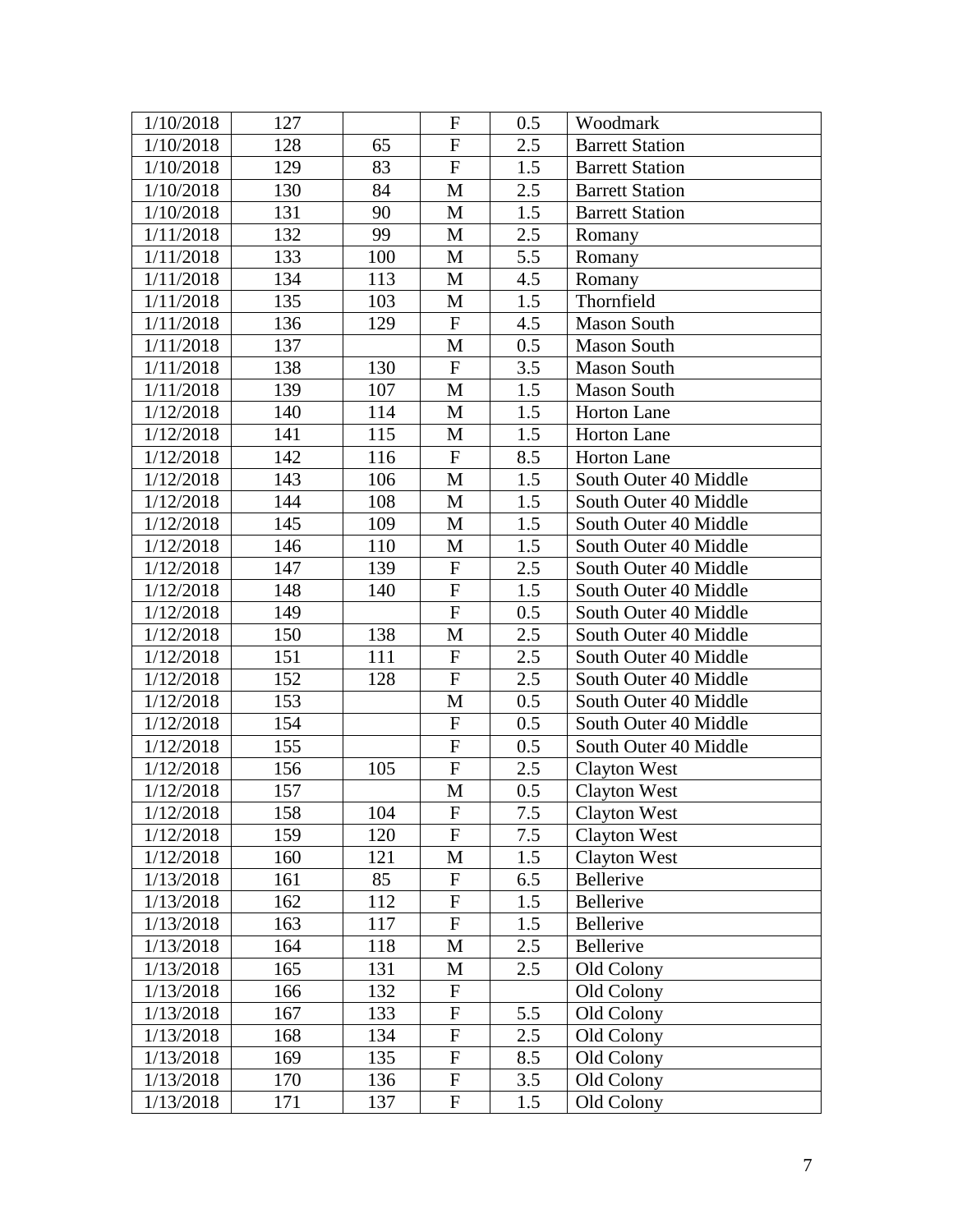| 1/13/2018 | 172 | 122 | $\boldsymbol{F}$          | 1.5 | Clayton Pt             |
|-----------|-----|-----|---------------------------|-----|------------------------|
| 1/13/2018 | 173 | 123 | $\mathbf{F}$              | 1.5 | Clayton Pt             |
| 1/13/2018 | 174 | 124 | $\overline{F}$            | 3.5 | <b>Clayton Pt</b>      |
| 1/14/2018 | 175 | 119 | ${\bf F}$                 | 1.5 | <b>Mason North</b>     |
| 1/14/2018 | 176 |     | M                         | 0.5 | <b>Mason North</b>     |
| 1/14/2018 | 177 |     | M                         | 0.5 | <b>Mason North</b>     |
| 1/14/2018 | 178 | 174 | ${\bf F}$                 | 2.5 | Dry Ridge              |
| 1/14/2018 | 179 | 148 | $\overline{F}$            | 2.5 | Dry Ridge              |
| 1/14/2018 | 180 | 147 | $\mathbf M$               | 1.5 | Dry Ridge              |
| 1/14/2018 | 181 |     | M                         | 0.5 | Dry Ridge              |
| 1/14/2018 | 182 | 173 | ${\bf F}$                 | 1.5 | Dry Ridge              |
| 1/14/2018 | 183 |     | $\overline{F}$            | 0.5 | Dry Ridge              |
| 1/14/2018 | 184 | 175 | $\boldsymbol{\mathrm{F}}$ | 2.5 | Dry Ridge              |
| 1/14/2018 | 185 |     | ${\bf F}$                 | 0.5 | Dry Ridge              |
| 1/14/2018 | 186 | 141 | $\overline{F}$            | 1.5 | <b>Mason Knoll</b>     |
| 1/14/2018 | 187 | 142 | M                         | 1.5 | <b>Mason Knoll</b>     |
| 1/14/2018 | 188 | 143 | M                         | 1.5 | <b>Mason Knoll</b>     |
| 1/15/2018 | 189 |     | ${\rm F}$                 | 0.5 | <b>Hickory Woods</b>   |
| 1/15/2018 | 190 | 125 | ${\bf F}$                 | 3.5 | Topping                |
| 1/15/2018 | 191 | 126 | ${\bf F}$                 | 3.5 | Topping                |
| 1/15/2018 | 192 | 127 | ${\bf F}$                 | 4.5 | Topping                |
| 1/15/2018 | 193 | 163 | ${\bf F}$                 | 2.5 | Woodmark               |
| 1/15/2018 | 194 |     | M                         | 0.5 | Woodmark               |
| 1/15/2018 | 195 |     | $\overline{F}$            | 0.5 | Woodmark               |
| 1/15/2018 | 196 |     | $\mathbf M$               | 0.5 | Woodmark               |
| 1/15/2018 | 197 | 164 | $\boldsymbol{\mathrm{F}}$ | 1.5 | Woodmark               |
| 1/15/2018 | 198 | 165 | ${\bf F}$                 | 3.5 | Woodmark               |
| 1/15/2018 | 199 |     | M                         | 0.5 | Woodmark               |
| 1/16/2018 | 200 | 151 | $\overline{F}$            | 2.5 | <b>Barrett Station</b> |
| 1/16/2018 | 201 |     | M                         | 0.5 | <b>Barrett Station</b> |
| 1/16/2018 | 202 | 144 | M                         | 1.5 | Romany                 |
| 1/16/2018 | 203 | 145 | M                         | 1.5 | Romany                 |
| 1/16/2018 | 204 | 162 | $\overline{F}$            | 2.5 | <b>Mason South</b>     |
| 1/16/2018 | 205 | 166 | ${\bf F}$                 | 1.5 | <b>Mason South</b>     |
| 1/17/2018 | 206 |     | ${\bf F}$                 | 0.5 | Muirfield              |
| 1/17/2018 | 207 | 167 | ${\bf F}$                 | 2.5 | Muirfield              |
| 1/17/2018 | 208 |     | M                         | 0.5 | Muirfield              |
| 1/17/2018 | 209 | 168 | $\overline{F}$            | 1.5 | Muirfield              |
| 1/17/2018 | 210 |     | $\overline{F}$            | 0.5 | Salt Storage           |
| 1/17/2018 | 211 | 146 | M                         | 1.5 | <b>Salt Storage</b>    |
| 1/17/2018 | 212 | 149 | $\mathbf{F}$              | 2.5 | <b>Salt Storage</b>    |
| 1/17/2018 | 213 | 177 | M                         | 1.5 | <b>Salt Storage</b>    |
| 1/17/2018 | 214 | 154 | M                         | 2.5 | Glaizeview             |
| 1/17/2018 | 215 | 193 | $\mathbf F$               | 3.5 | Glaizeview             |
|           |     |     |                           |     |                        |
| 1/17/2018 | 216 | 153 | ${\bf F}$                 | 2.5 | Glaizeview             |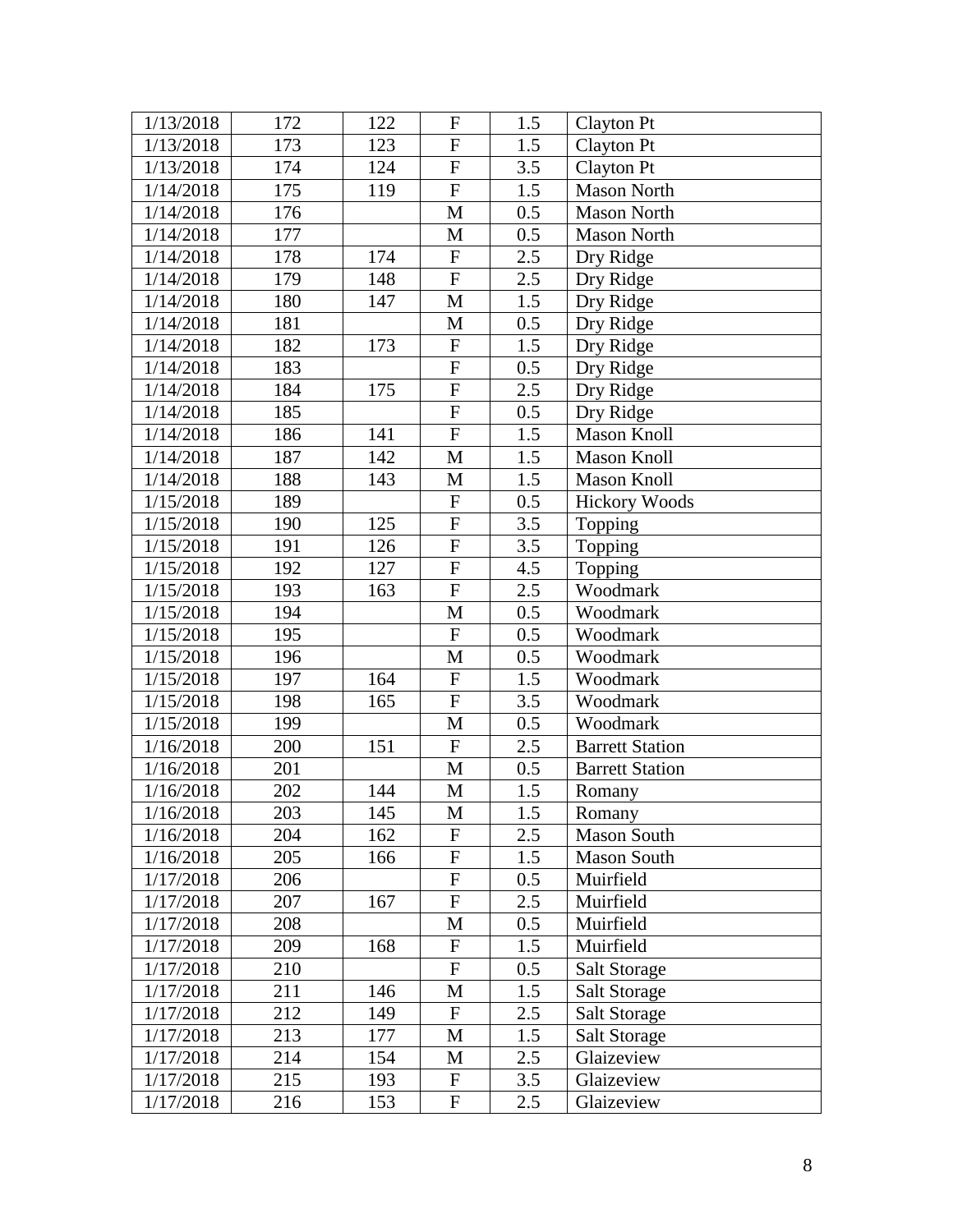| 1/17/2018 | 217 | 150 | M                         | 1.5 | Glaizeview                    |
|-----------|-----|-----|---------------------------|-----|-------------------------------|
| 1/18/2018 | 218 | 178 | $\mathbf{M}$              | 2.5 | Thornfield                    |
| 1/18/2018 | 219 | 171 | M                         | 2.5 | South Outer Forty West        |
| 1/18/2018 | 220 | 170 | $\mathbf{M}$              | 2.5 | South Outer Forty West        |
| 1/18/2018 | 221 | 169 | $\mathbf{M}$              | 2.5 | South Outer Forty West        |
| 1/18/2018 | 222 | 176 | M                         | 3.5 | South Outer Forty West        |
| 1/18/2018 | 223 | 183 | $\boldsymbol{\mathrm{F}}$ | 3.5 | South Outer Forty West        |
| 1/18/2018 | 224 | 159 | M                         | 1.5 | Weidman                       |
| 1/18/2018 | 225 | 152 | ${\bf F}$                 | 2.5 | Weidman                       |
| 1/18/2018 | 226 |     | ${\bf F}$                 | 0.5 | Weidman                       |
| 1/18/2018 | 227 | 158 | M                         | 1.5 | Weidman                       |
| 1/18/2018 | 228 | 197 | $\mathbf F$               | 2.5 | Weidman                       |
| 1/19/2018 | 229 | 207 | ${\bf F}$                 | 2.5 | <b>Mason North</b>            |
| 1/19/2018 | 230 | 208 | M                         | 0.5 | <b>Mason North</b>            |
| 1/19/2018 | 231 | 210 | $\overline{F}$            | 1.5 | <b>Mason North</b>            |
| 1/19/2018 | 232 | 211 | $\overline{F}$            | 2.5 | <b>Mason North</b>            |
| 1/19/2018 | 233 |     | M                         | 0.5 | <b>Mason North</b>            |
| 1/19/2018 | 234 | 181 | $\mathbf M$               | 2.5 | <b>Clayton East</b>           |
| 1/19/2018 | 235 | 172 | ${\bf F}$                 | 6.5 | <b>Mason Knoll</b>            |
| 1/19/2018 | 236 | 182 | $\boldsymbol{\mathrm{F}}$ | 2.5 | <b>Mason Knoll</b>            |
| 1/19/2018 | 237 |     | $\mathbf M$               | 0.5 | <b>Mason Knoll</b>            |
| 1/19/2018 | 238 |     | $\mathbf F$               | 0.5 | <b>Mason Knoll</b>            |
| 1/19/2018 | 239 | 196 | $\boldsymbol{\mathrm{F}}$ | 2.5 | South Outer 40 Middle         |
| 1/19/2018 | 240 | 198 | $\boldsymbol{\mathrm{F}}$ | 3.5 | South Outer 40 Middle         |
| 1/19/2018 | 241 | 199 | M                         |     | South Outer 40 Middle         |
| 1/20/2018 | 242 | 155 | ${\bf F}$                 | 4.5 | <b>Outer South Forty East</b> |
| 1/20/2018 | 243 | 156 | ${\bf F}$                 | 2.5 | <b>Outer South Forty East</b> |
| 1/20/2018 | 244 |     | M                         | 0.5 | <b>Outer South Forty East</b> |
| 1/20/2018 | 245 |     | ${\bf F}$                 | 0.5 | <b>Outer South Forty East</b> |
| 1/20/2018 | 246 | 179 | $\boldsymbol{\mathrm{F}}$ | 3.5 | <b>Barrett Station</b>        |
| 1/20/2018 | 247 |     | $\mathbf M$               | 0.5 | <b>Barrett Station</b>        |
| 1/20/2018 | 248 |     | M                         | 0.5 | Dry Ridge                     |
| 1/20/2018 | 249 |     | $\mathbf{F}$              | 0.5 | Dry Ridge                     |
| 1/20/2018 | 250 | 195 | $\mathbf M$               | 1.5 | Dry Ridge                     |
| 1/20/2018 | 251 |     | M                         | 0.5 | Dry Ridge                     |
| 1/20/2018 | 252 | 192 | ${\bf F}$                 | 3.5 | Dry Ridge                     |
| 1/20/2018 | 253 |     | ${\bf F}$                 | 0.5 | Dry Ridge                     |
| 1/20/2018 | 254 |     | M                         | 0.5 | Dry Ridge                     |
| 1/21/2018 | 255 |     | M                         |     | Thornfield                    |
| 1/21/2018 | 256 |     | $\mathbf F$               | 0.5 | Thornfield                    |
| 1/21/2018 | 257 | 188 | M                         | 3.5 | Thornfield                    |
| 1/21/2018 | 258 | 157 | M                         | 2.5 | Glaizeview                    |
| 1/21/2018 | 259 | 160 | ${\bf F}$                 | 2.5 | Glaizeview                    |
| 1/21/2018 | 260 |     | ${\bf F}$                 | 0.5 | Glaizeview                    |
| 1/21/2018 | 261 | 194 | ${\bf F}$                 | 1.5 | Weidman                       |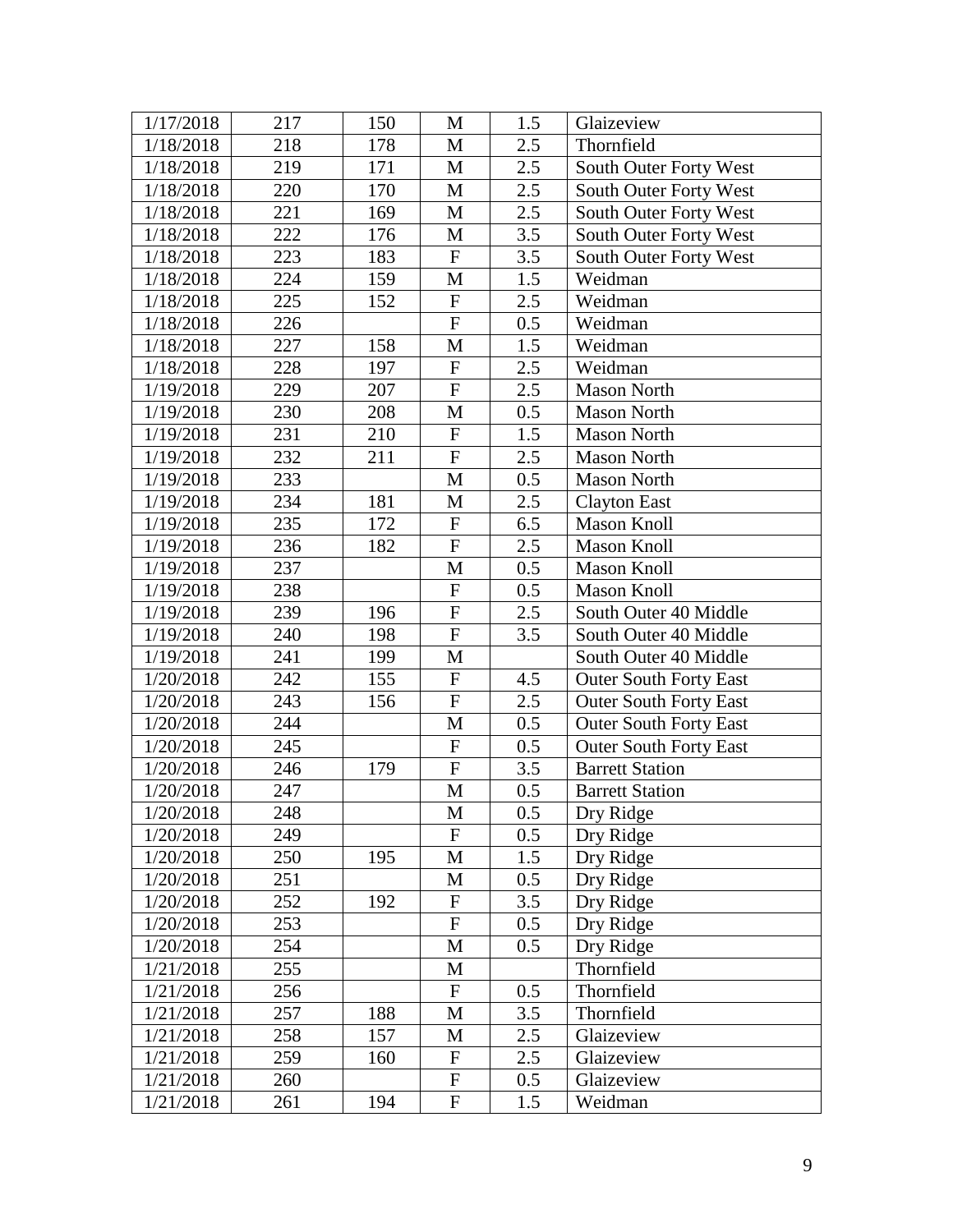| 1/21/2018 | 262 | 200 | M                | 1.5    | Weidman                       |
|-----------|-----|-----|------------------|--------|-------------------------------|
| 1/21/2018 | 263 |     | $\mathbf{M}$     | 0.5    | Weidman                       |
| 1/23/2018 | 264 | 204 | $\overline{F}$   | 2.5    | Tecumseh                      |
| 1/23/2018 | 265 |     | $\mathbf M$      | 0.5    | Tecumseh                      |
| 1/23/2018 | 266 |     | $\mathbf{M}$     | 0.5    | <b>Horton Lane</b>            |
| 1/23/2018 | 267 |     | $\mathbf{M}$     | 0.5    | Horton Lane                   |
| 1/23/2018 | 268 | 220 | ${\bf F}$        | 1.5    | McDonnell                     |
| 1/23/2018 | 269 | 226 | ${\bf F}$        | 1.5    | McDonnell                     |
| 1/23/2018 | 270 | 227 | ${\bf F}$        | 5.5    | McDonnell                     |
| 1/23/2018 | 271 | 228 | $\overline{F}$   | 1.5    | McDonnell                     |
| 1/23/2018 | 272 | 229 | $\mathbf{F}$     | 4.5    | McDonnell                     |
| 1/23/2018 | 273 | 224 | M                | 1.5    | McDonnell                     |
| 1/24/2018 | 274 | 205 | M                | 2.5    | Thornhill                     |
| 1/24/2018 | 275 | 186 | M                | 2.5    | Bellerive (Layton)            |
| 1/24/2018 | 276 | 187 | $\mathbf{M}$     | 2.5    | Bellerive (Layton)            |
| 1/24/2018 | 277 | 189 | M                | 1.5    | Bellerive (Layton)            |
| 1/24/2018 | 278 | 161 | ${\bf F}$        | 5.5    | South outer forty middle      |
| 1/24/2018 | 279 | 180 | ${\bf F}$        | 3.5    | South outer forty middle      |
| 1/24/2018 | 280 | 222 | $\overline{F}$   | 2.5    | South outer forty middle      |
| 1/24/2018 | 281 | 223 | $\overline{F}$   | 2.5    | South outer forty middle      |
| 1/24/2018 | 282 |     | $\mathbf M$      | 0.5    | South outer forty middle      |
| 1/25/2018 | 283 | 206 | ${\bf F}$        | 3.5    | Glaizeview                    |
| 1/25/2018 | 284 | 209 | $\overline{F}$   | 1.5    | Glaizeview                    |
| 1/25/2018 | 285 | 212 | $\overline{F}$   | 1.5    | Glaizeview                    |
| 1/25/2018 | 286 |     | M                | 0.5    | Glaizeview                    |
| 1/25/2018 | 287 | 184 | ${\bf F}$        | 1.5    | <b>Outer South Forty West</b> |
| 1/25/2018 | 288 | 239 | ${\bf F}$        | 2.5    | <b>Outer South Forty West</b> |
| 1/25/2018 | 289 | 185 | $\mathbf{M}$     | 2.5    | <b>Outer South Forty West</b> |
| 1/25/2018 | 290 | 221 | M                | 2.5    | <b>Outer South Forty West</b> |
| 1/25/2018 | 291 |     | $\mathbf M$      | 0.5    | <b>Outer South Forty West</b> |
| 1/25/2018 | 292 |     | M                | 0.5    | <b>Outer South Forty West</b> |
| 1/27/2018 | 293 |     | $\boldsymbol{F}$ | $6.5+$ | Romany                        |
| 1/27/2018 | 294 |     | $\mathbf{F}$     | 3.5    | Romany                        |
| 1/27/2018 | 295 |     | ${\bf F}$        | 3.5    | Romany                        |
| 1/27/2018 | 296 |     | ${\bf F}$        | 6.5    | <b>Mason South</b>            |
| 1/27/2018 | 297 |     | $\overline{F}$   | 3.5    | <b>Mason South</b>            |
| 1/27/2018 | 298 |     | ${\bf F}$        | 3.5    | <b>Mason South</b>            |
| 1/27/2018 | 299 |     | ${\bf F}$        | 5.5    | <b>Mason South</b>            |
| 1/27/2018 | 300 |     | ${\bf F}$        | 3.5    | <b>Mason South</b>            |
| 1/27/2018 | 301 | 191 | M                | 1.5    | <b>Mason South</b>            |
| 1/27/2018 | 302 | 202 | $\mathbf{M}$     |        | <b>Mason South</b>            |
| 1/27/2018 | 303 |     | F                | 0.5    | <b>Mason South</b>            |
| 1/28/2018 | 304 | 190 | M                | 3.5    | Bellerive (Layton)            |
| 1/28/2018 | 305 | 201 | M                |        | Bellerive (Layton)            |
| 1/28/2018 | 306 |     | М                | 0.5    | Thornhill                     |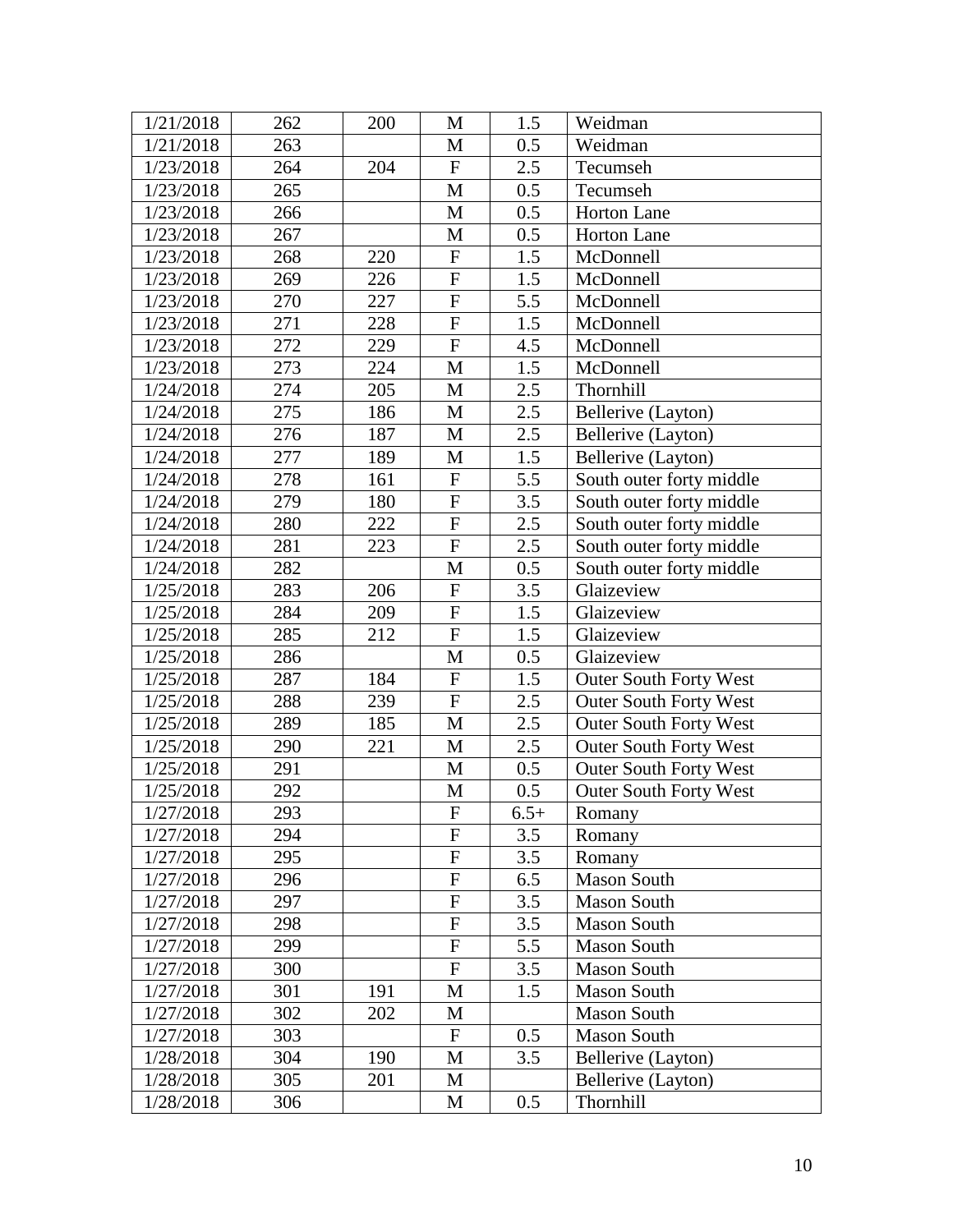| 1/28/2018 | 307 |     | M                         | 0.5    | Thornhill                     |
|-----------|-----|-----|---------------------------|--------|-------------------------------|
| 1/29/2018 | 308 | 213 | M                         |        | Tecumseh                      |
| 1/29/2018 | 309 |     | $\mathbf F$               | 2.5    | Tecumseh                      |
| 1/29/2018 | 310 |     | $\boldsymbol{\mathrm{F}}$ | 1.5    | <b>Horton Lane</b>            |
| 1/29/2018 | 311 |     | $\overline{F}$            | 3.5    | <b>Horton Lane</b>            |
| 1/29/2018 | 312 |     | $\overline{F}$            | 0.5    | <b>Horton Lane</b>            |
| 1/29/2018 | 313 |     | M                         | 0.5    | Horton Lane                   |
| 1/30/2018 | 314 |     | $\mathbf F$               | 0.5    | Glaizeview                    |
| 1/31/2018 | 315 |     | $\mathbf F$               | 0.5    | <b>Barrett Station</b>        |
| 1/31/2018 | 316 |     | $\overline{F}$            | 1.5    | <b>Barrett Station</b>        |
| 1/31/2018 | 317 |     | ${\bf F}$                 | 5.5    | <b>Barrett Station</b>        |
| 2/1/2018  | 318 |     | M                         | 0.5    | Woodmark                      |
| 2/1/2018  | 319 |     | $\mathbf F$               | $6.5+$ | Woodmark                      |
| 2/1/2018  | 320 |     | $\mathbf F$               | 1.5    | <b>Mason South</b>            |
| 2/2/2018  | 321 |     | $\overline{F}$            | 3.5    | Dry Ridge                     |
| 2/2/2018  | 322 |     | $\overline{F}$            | $6.5+$ | Dry Ridge                     |
| 2/2/2018  | 323 | 215 | M                         | 2.5    | Glaizeview                    |
| 2/2/2018  | 324 |     | $\mathbf{F}$              | 3.5    | Glaizeview                    |
| 2/2/2018  | 325 |     | ${\bf F}$                 | 1.5    | Glaizeview                    |
| 2/2/2018  | 326 |     | ${\bf F}$                 | 0.5    | Glaizeview                    |
| 2/2/2018  | 327 |     | $\overline{F}$            | 0.5    | Glaizeview                    |
| 2/2/2018  | 328 |     | ${\bf F}$                 | 3.5    | Weidman                       |
| 2/2/2018  | 329 |     | $\overline{F}$            | 2.5    | Weidman                       |
| 2/2/2018  | 330 |     | ${\bf F}$                 | 1.5    | Weidman                       |
| 2/2/2018  | 331 |     | $\mathbf F$               | 0.5    | Weidman                       |
| 2/2/2018  | 332 |     | M                         |        | Weidman                       |
| 2/3/2018  | 333 |     | $\mathbf F$               | 3.5    | <b>Outer South Forty West</b> |
| 2/3/2018  | 334 |     | $\mathbf{F}$              | 5.5    | <b>Outer South Forty West</b> |
| 2/3/2018  | 335 |     | $\mathbf F$               | 4.5    | Muirfield                     |
| 2/3/2018  | 336 |     | $\mathbf{F}$              | 3.5    | Muirfield                     |
| 2/4/2018  | 337 |     | ${\bf F}$                 | 1.5    | <b>Mason South</b>            |
| 2/4/2018  | 338 |     | F                         | 2.5    | Mason South                   |
| 2/4/2018  | 339 |     | $\mathbf{F}$              | 6.5    | <b>Mason South</b>            |
| 2/4/2018  | 340 |     | ${\bf F}$                 | 0.5    | Thornfield                    |
| 2/4/2018  | 341 |     | $\mathbf F$               | 2.5    | Horton Lane                   |
| 2/4/2018  | 342 |     | $\mathbf{F}$              | 2.5    | Horton Lane                   |
| 2/4/2018  | 343 |     | $\mathbf F$               | 0.5    | <b>Horton Lane</b>            |
| 2/4/2018  | 344 |     | M                         | 0.5    | <b>Horton Lane</b>            |
| 2/5/2018  | 345 |     | $\mathbf F$               | 5.5    | Dry Ridge                     |
| 2/5/2018  | 346 |     | $\mathbf F$               | 0.5    | Dry Ridge                     |
| 2/5/2018  | 347 |     | ${\bf F}$                 | $6.5+$ | Muirfield                     |
| 2/5/2018  | 348 |     | $\mathbf F$               | 2.5    | Muirfield                     |
| 2/5/2018  | 349 |     | $\mathbf{F}$              | 1.5    | Tecumseh                      |
| 2/6/2018  | 350 |     | $\mathbf{F}$              | 4.5    | Thornhill                     |
| 2/6/2018  | 351 |     | $\mathbf F$               | 2.5    | Thornhill                     |